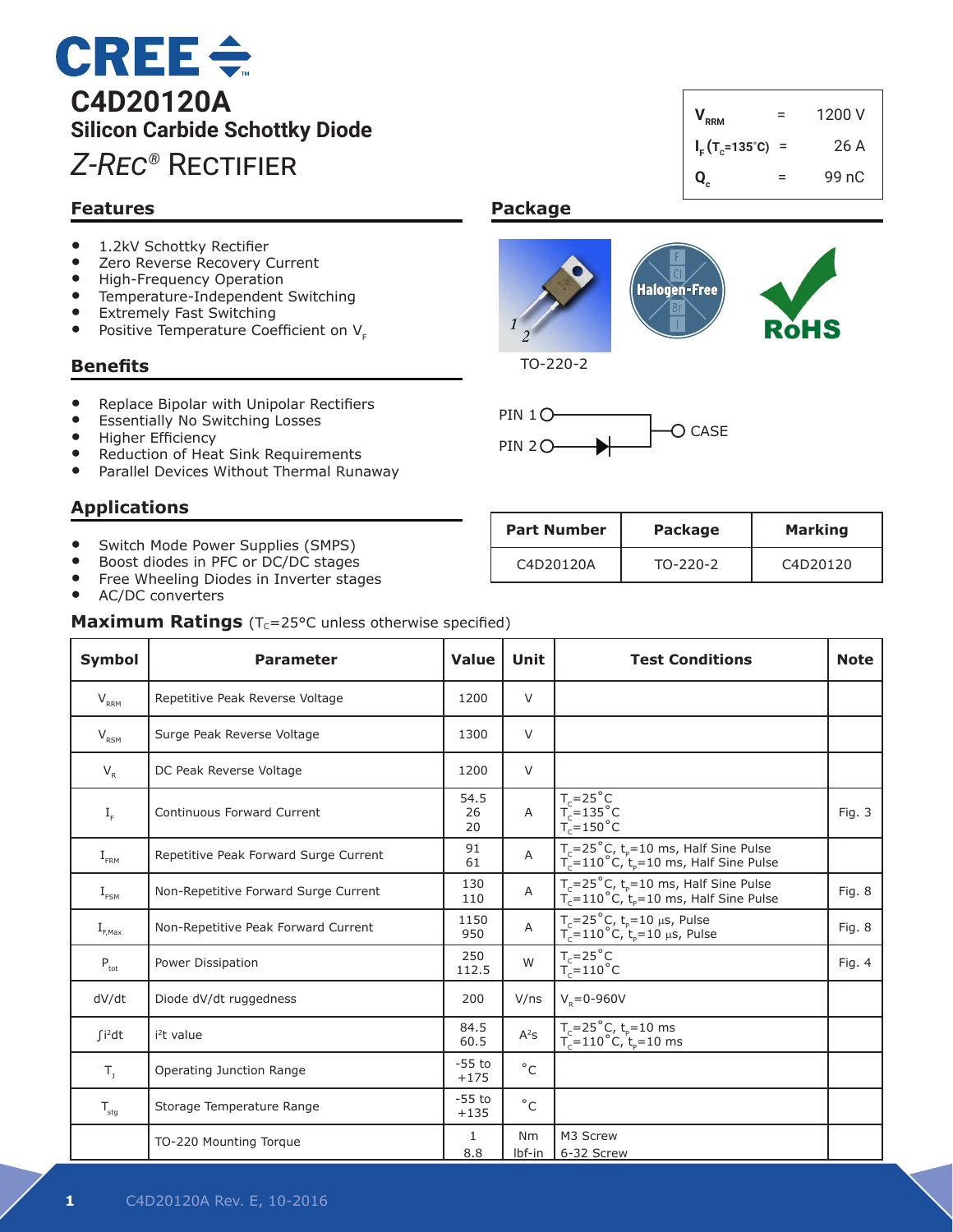

# **Electrical Characteristics**

| Symbol  | <b>Parameter</b>               | Typ.             | Max.       | Unit | <b>Test Conditions</b>                                                                                                                                    | <b>Note</b> |
|---------|--------------------------------|------------------|------------|------|-----------------------------------------------------------------------------------------------------------------------------------------------------------|-------------|
| $V_F$   | Forward Voltage                | 1.5<br>2.2       | 1.8<br>3   | V    | $I_F = 20 \text{ A}$ T <sub>J</sub> =25°C<br>I <sub>F</sub> = 20 A T <sub>J</sub> =175°C                                                                  | Fig. $1$    |
| $I_R$   | <b>Reverse Current</b>         | 35<br>65         | 200<br>400 | μA   | $V_R = 1200 \text{ V}$ T <sub>J</sub> =25°C<br>$V_e = 1200 \text{ V}$ T <sub>1</sub> =175°C                                                               | Fig. 2      |
| $Q_{C}$ | <b>Total Capacitive Charge</b> | 99               |            | nC   | $V_R = 800 V, I_F = 20A$<br>$d\hat{i}/dt = 200$ A/µs<br>$T = 25^{\circ}C$                                                                                 | Fig. 5      |
| C       | <b>Total Capacitance</b>       | 1500<br>93<br>67 |            | pF   | $V_R = 0 V$ , $T_1 = 25^{\circ}C$ , $f = 1$ MHz<br>$V_R = 400 V$ , $T_1 = 25^{\circ}C$ , $f = 1$ MHz<br>$V_R = 800 V$ , $T_1 = 25^{\circ}C$ , $f = 1$ MHz | Fig. 6      |
| $E_c$   | Capacitance Stored Energy      | 28               |            | μJ   | $V_{\rm p} = 800$ V                                                                                                                                       | Fig. 7      |

Note: This is a majority carrier diode, so there is no reverse recovery charge.

# **Thermal Characteristics**

| Svmbol         | <b>Parameter</b>                         | Typ. | Unit          | <b>Note</b> |
|----------------|------------------------------------------|------|---------------|-------------|
| $R_{\theta$ JC | Thermal Resistance from Junction to Case | 0.6  | $\degree$ C/W | Fig. 9      |

# **Typical Performance**



Figure 1. Forward Characteristics

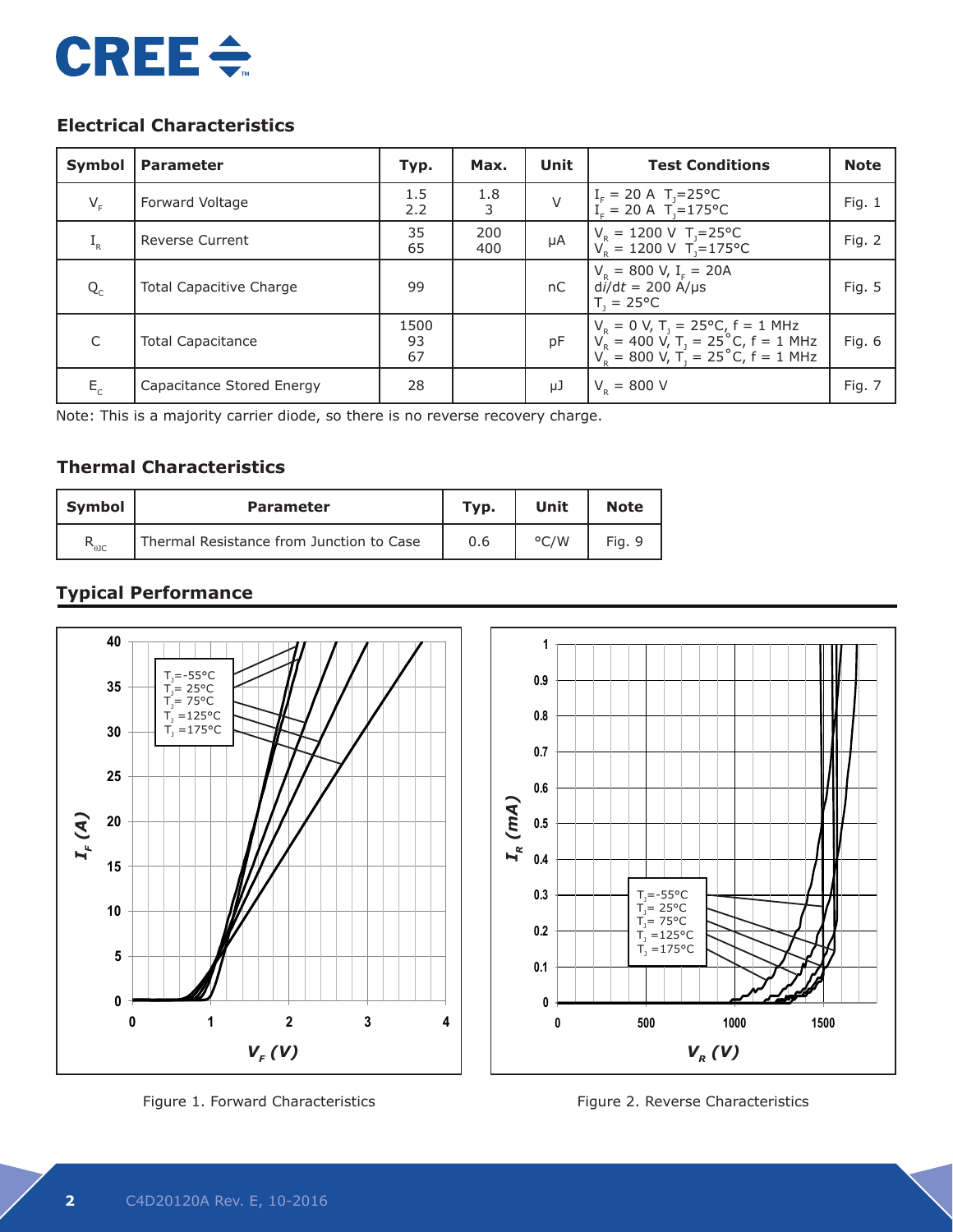

# **Typical Performance**





Figure 5. Recovery Charge vs. Reverse Voltage **Xanadia Communist Constance vs. Reverse Voltage** 







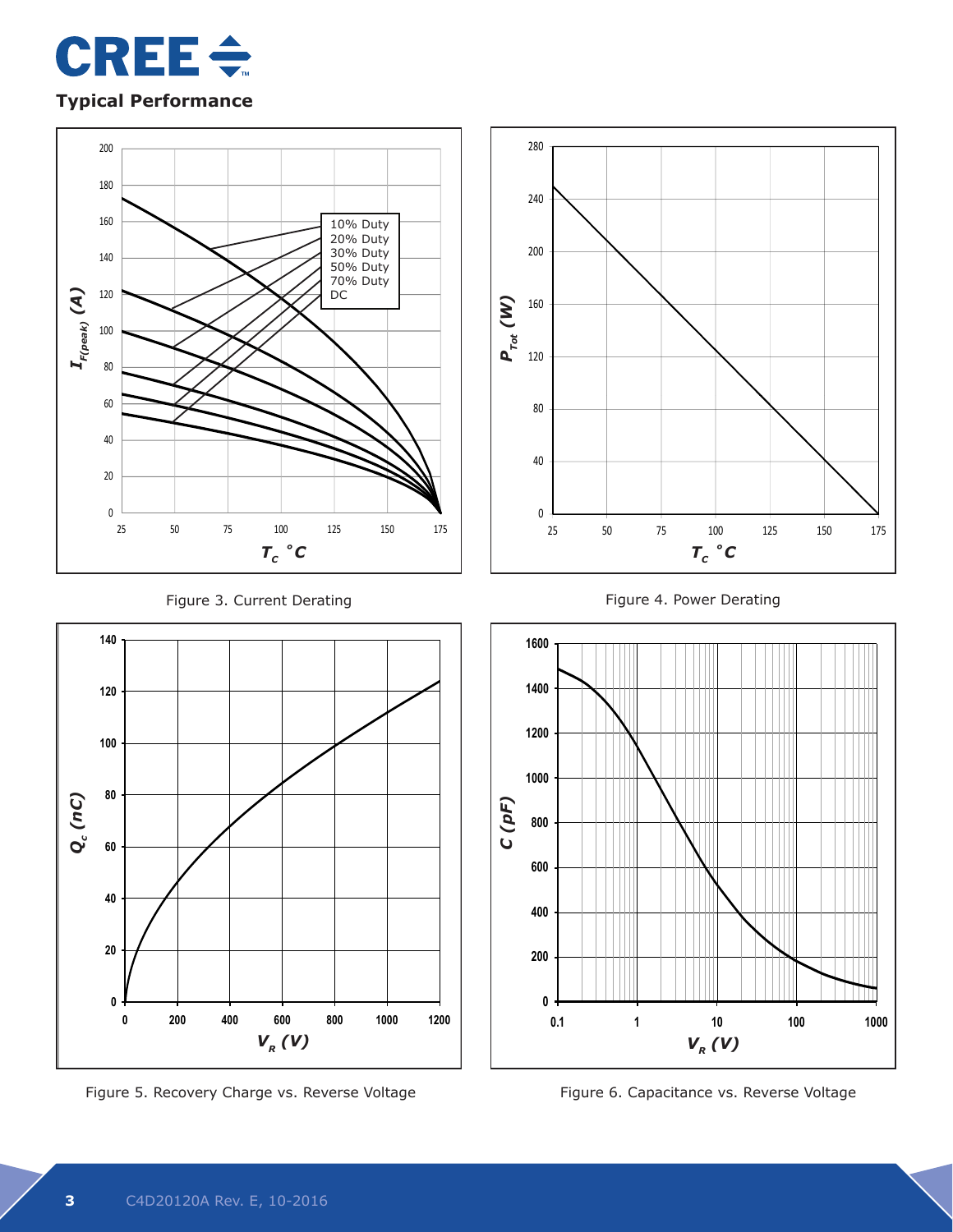

# **Typical Performance**





Figure 7. Typical Capacitance Stored Energy Figure 8. Non-Repetitive Peak Forward Surge Current versus Pulse Duration (sinusoidal waveform)



Figure 9. Transient Thermal Impedance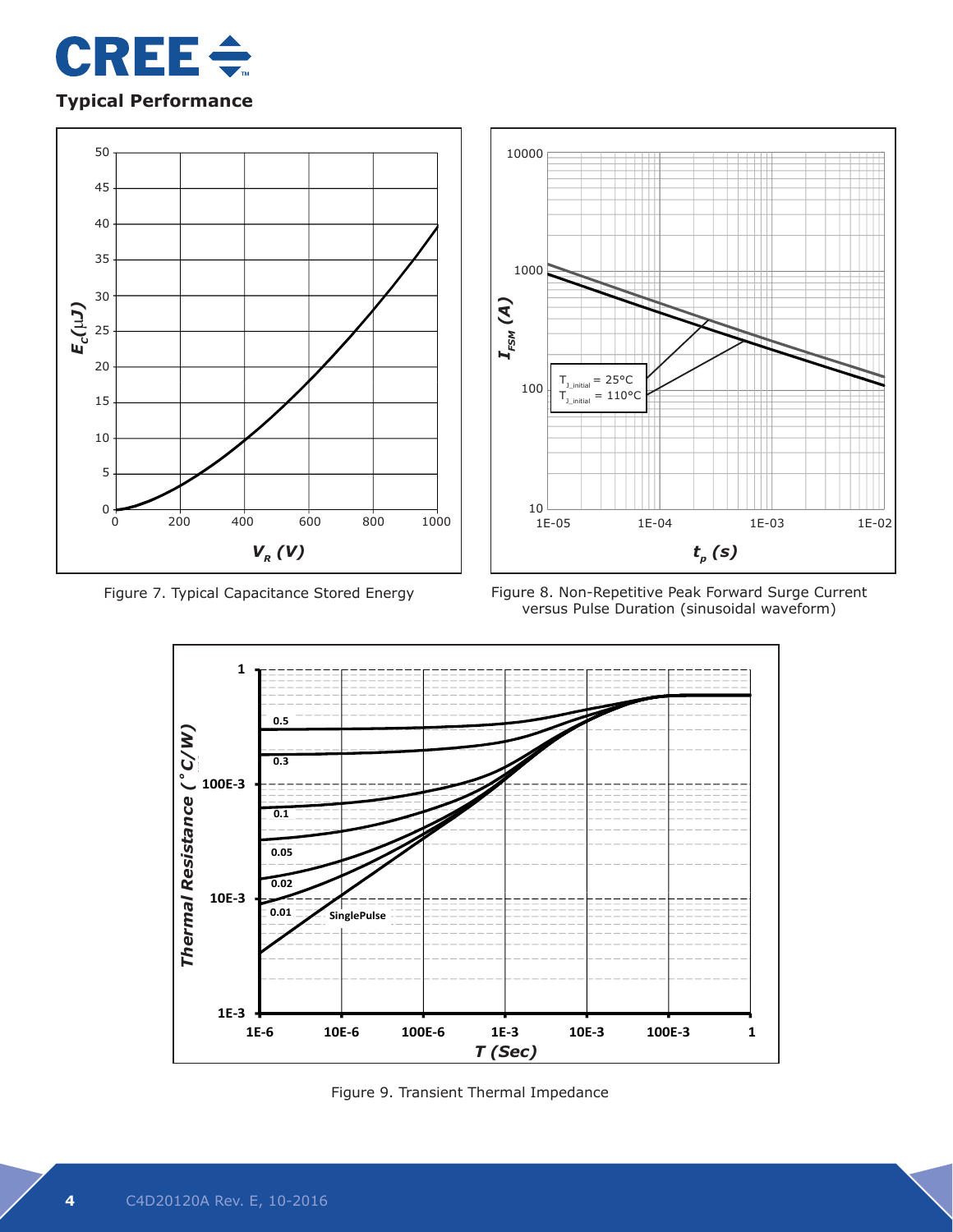

## **Package Dimensions**







O CASE



| POS            | <b>Inches</b> |               | <b>Millimeters</b> |              |  |
|----------------|---------------|---------------|--------------------|--------------|--|
|                | Min           | Max           | <b>Min</b>         | Max          |  |
| A              | .381          | .410          | 9.677              | 10.414       |  |
| B              | .235          | .255          | 5.969              | 6.477        |  |
| C              | .100          | .120          | 2.540              | 3.048        |  |
| D              | .223          | .337          | 5.664              | 8.560        |  |
| D <sub>1</sub> |               | .457-.490     | 11.60-12.45 typ    |              |  |
| D <sub>2</sub> | .277-.303 typ |               | 7.04-7.70 typ      |              |  |
| D <sub>3</sub> |               | .244-.252 typ |                    | 6.22-6.4 typ |  |
| E              | .590          | .615          | 14.986             | 15.621       |  |
| E1             | .302          | .326          | 7.68               | 8.28         |  |
| E <sub>2</sub> | .227          | 251           | 5.77               | 6.37         |  |
| F              | .143          | .153          | 3.632              | 3.886        |  |
| G              | 1.105         | 1.147         | 28.067             | 29.134       |  |
| H              | .500          | .550          | 12.700             | 13.970       |  |
| L              | .025          | .036          | .635               | .914         |  |
| M              | .045          | .055          | 1.143              | 1.550        |  |
| N              | .195          | .205          | 4.953              | 5.207        |  |
| P              | .165          | .185          | 4.191              | 4.699        |  |
| Q              | .048          | .054          | 1.219              | 1.372        |  |
| S              | $3^{\circ}$   | $6^{\circ}$   | $3^{\circ}$        | $6^{\circ}$  |  |
| T              | $3^{\circ}$   | $6^{\circ}$   | $3^{\circ}$        | $6^{\circ}$  |  |
| U              | $3^{\circ}$   | $6^{\circ}$   | $3^{\circ}$        | $6^{\circ}$  |  |
| V              | .094          | .110          | 2.388              | 2.794        |  |
| W              | .014          | .025          | .356               | .635         |  |
| X              | $3^{\circ}$   | $5.5^\circ$   | $3^{\circ}$        | $5.5^\circ$  |  |
| Υ              | .385          | .410          | 9.779              | 10.414       |  |
| Z              | .130          | .150          | 3.302              | 3.810        |  |

View A-A

1. Dimension L, M, W apply for Solder Dip Finish

### **Recommended Solder Pad Layout**

PIN 2 O-



NOTE:

TO-220-2

| <b>Part Number</b> | Package  | Marking  |
|--------------------|----------|----------|
| C4D20120A          | T0-220-2 | C4D20120 |

**Note: Recommended soldering profiles can be found in the applications note here:** http://www.wolfspeed.com/power\_app\_notes/soldering